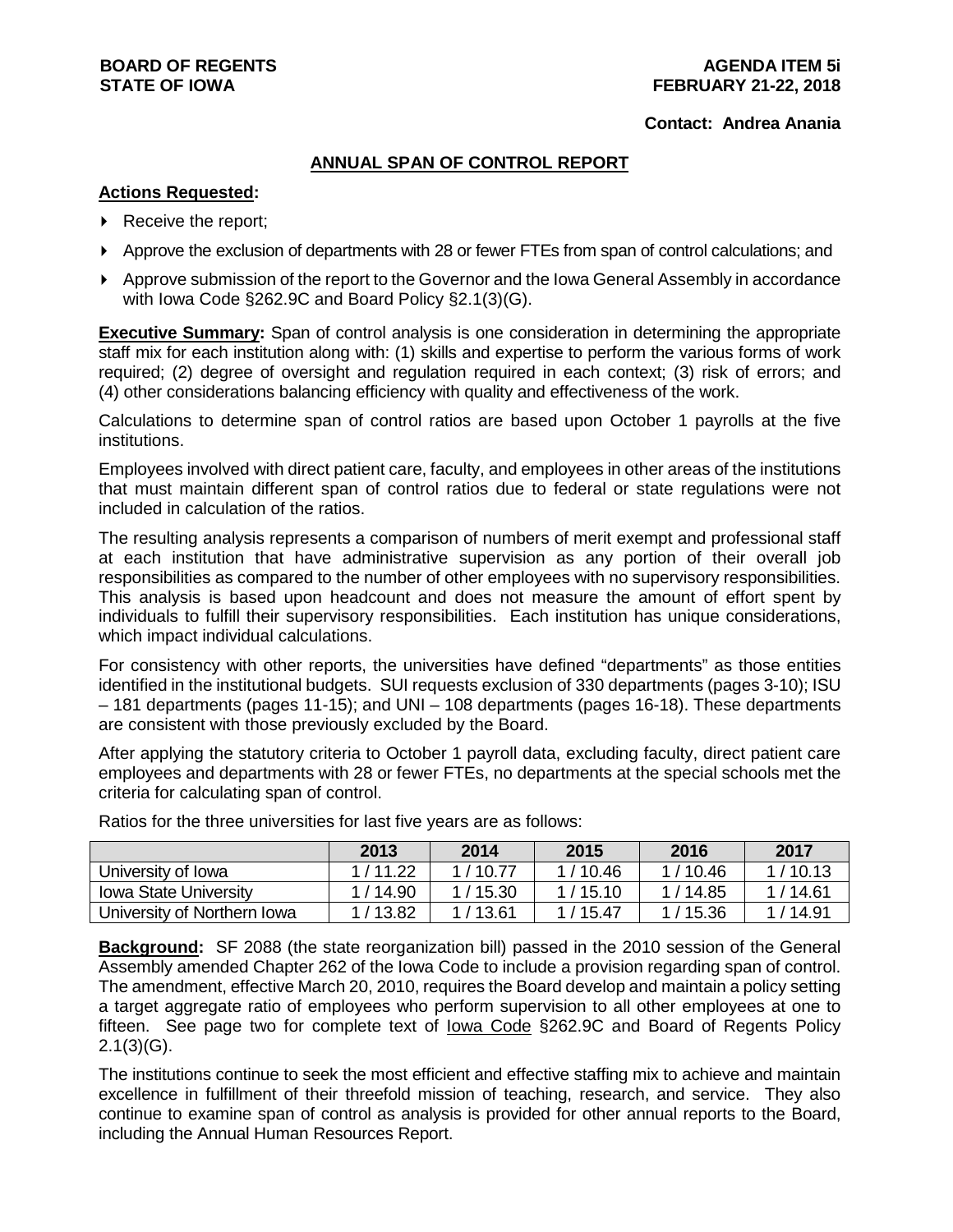### **Iowa Code – 262.9C Span of control policy.**

- 1. The state board of regents shall develop and maintain a policy regarding the aggregate ratio of the number of employees per supervisory employee at each of the institutions under the control of the board subject to the requirements of this section.
- 2. The target span of control aggregate ratio of supervisory employees to other employees shall be one to fifteen. The target span of control ratio shall not apply to employees involved with direct patient care, faculty, and employees in other areas of the institutions that must maintain different span of control ratios due to federal or state regulations.
- 3. For the purposes of this section, *"supervisory employee"* means a public employee who is not a member of a collective bargaining unit and who has authority, in the interest of a public employer, to hire, transfer, suspend, lay off, recall, promote, discharge, assign, reward, or discipline other public employees, to direct such public employees, or to adjust the grievances of such public employees, or to effectively recommend any such action.
- 4. The policy shall allow departments within an institution under the control of the state board of regents with twenty-eight or fewer full-time equivalent employee positions to be granted an exception to the policy by the board. Departments applying for an exception shall file a statement of need with the applicable institutional human resources office and the office shall make a recommendation to the state board of regents.
- 5. The state board of regents shall present an interim report to the governor and general assembly on or before April 1, 2010, with annual updates detailing the effects of the policy on the composition of the workforce, cost savings, efficiencies, and outcomes. In addition, the report and annual updates shall identify those departments within each institution under the control of the board granted an exception by the board to the policy as provided in this section.

# **Board Policy Manual – Chapter 2 Operations**

- **2.1 Human Resources (3) Administration**
	- **G. Span of Control**

As required by Iowa Code Subsection 262.9C, the target aggregate ratio of supervisory employees to other employees at institutions governed by the Board of Regents shall be one to fifteen.

Exempted from the target aggregate span of control ratio are employees involved with direct patient care, faculty and employees in other areas of the institutions that must maintain different span of control ratios due to federal or state regulations.

Departments within the Board of Regents enterprise with 28 or fewer full-time equivalent employees may also be granted an exception to this policy by specific approval of the Board of Regents. The request for an exception shall be brought forward by the institutional human resources offices as a recommendation to the Board.

On or before April 1 of each year, a report shall be filed with the Governor and the General Assembly detailing the effects of this policy on the composition of the workforce, cost savings, efficiencies and outcomes. The report shall also identify any department granted an exception by the Board to the policy. The report shall be compiled using payroll data as of October 1 of each year and shall be submitted to the Board for its approval prior to submission to the Governor and General Assembly.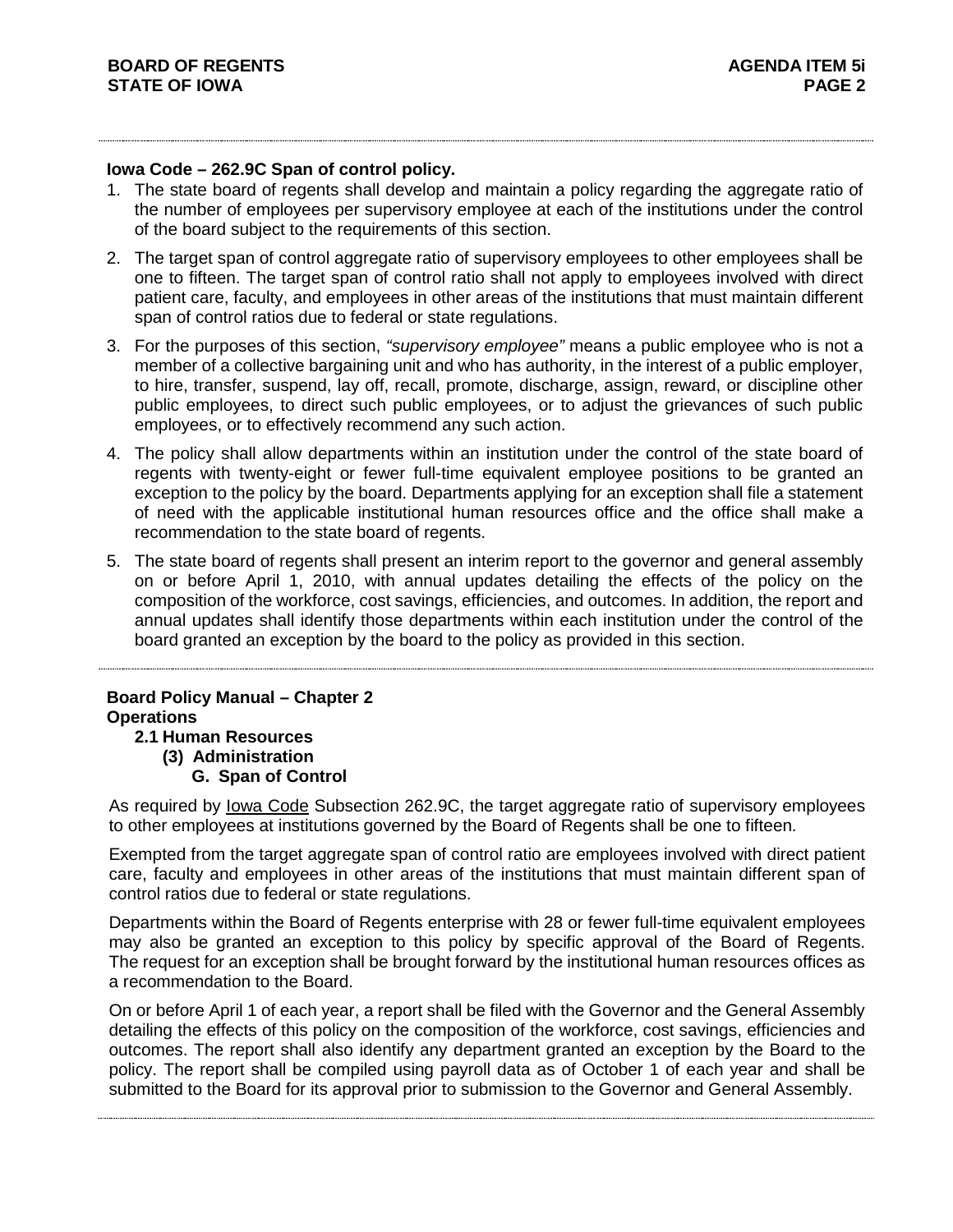### **UNIVERSITY OF IOWA Departments with 28 or Fewer FTEs**

| Accounting/Tippie College of Business                                 |
|-----------------------------------------------------------------------|
| Accounts Payable & Travel/VP Finance & Operations                     |
| <b>ACO Support/VP Medical Affairs</b>                                 |
| Administration/Center for Disabilities & Development                  |
| Administration/Student Health and Wellness                            |
| Administration/VP Medical Affairs                                     |
| Aerospace Studies/University College                                  |
| Air & Mobile Critical Care/UIHC                                       |
| Alumni Services/Office of the President                               |
| Ambulatory Care Clinic/Psychiatric Hospital                           |
| American Studies/College of Liberal Arts & Sciences                   |
| Anthropology/College of Liberal Arts & Sciences                       |
| Art & Art History/College of Liberal Arts & Sciences                  |
| Art Museum/Office of the Provost                                      |
| Assessment/Office of the Provost                                      |
| Associate VP Finance and CFO, UIHC/VP Medical Affairs                 |
| <b>Athletics Facility/Athletics</b>                                   |
| Banquets and Catering/Student Life                                    |
| Belin-Blank Intnl Center/College of Education                         |
| Biocatalysis/Bioprocessing Center/VP Research                         |
| Biochemistry/Carver College of Medicine                               |
| Bioengineering/UIHC                                                   |
| Biomedical Engineering/College of Engineering                         |
| BioVentures Center/Oakdale Campus                                     |
| <b>Broadcasting Services/VP External Relations</b>                    |
| Business Administration-College/Tippie College of Business            |
| Business Administration-Undergraduate/Tippie College of Business      |
| Business Managers Office/VP Finance & Operations                      |
| <b>Business Services Administration/VP Finance &amp; Operations</b>   |
| Campus Dining Administration/Student Life                             |
| Campus Dining Operations/Student Life                                 |
| Cancer Center Support Administration/UIHC                             |
| Capital Management/UIHC                                               |
| Career Center/Office of the Provost                                   |
| CDD Scheduling/Center for Disabilities & Development                  |
| CDD State & Community Projects/Center for Disabilities & Development  |
| Center Bioinformatics Comput Biology/College of Engineering           |
| Center for Advanced Studies In Measures & Assess/College of Education |
| Center for Diversity and Enrichment/Office of the President           |
| Center for Public Health Statistics/College of Public Health          |
| Center for Student Involvement and Leadership/Student Life            |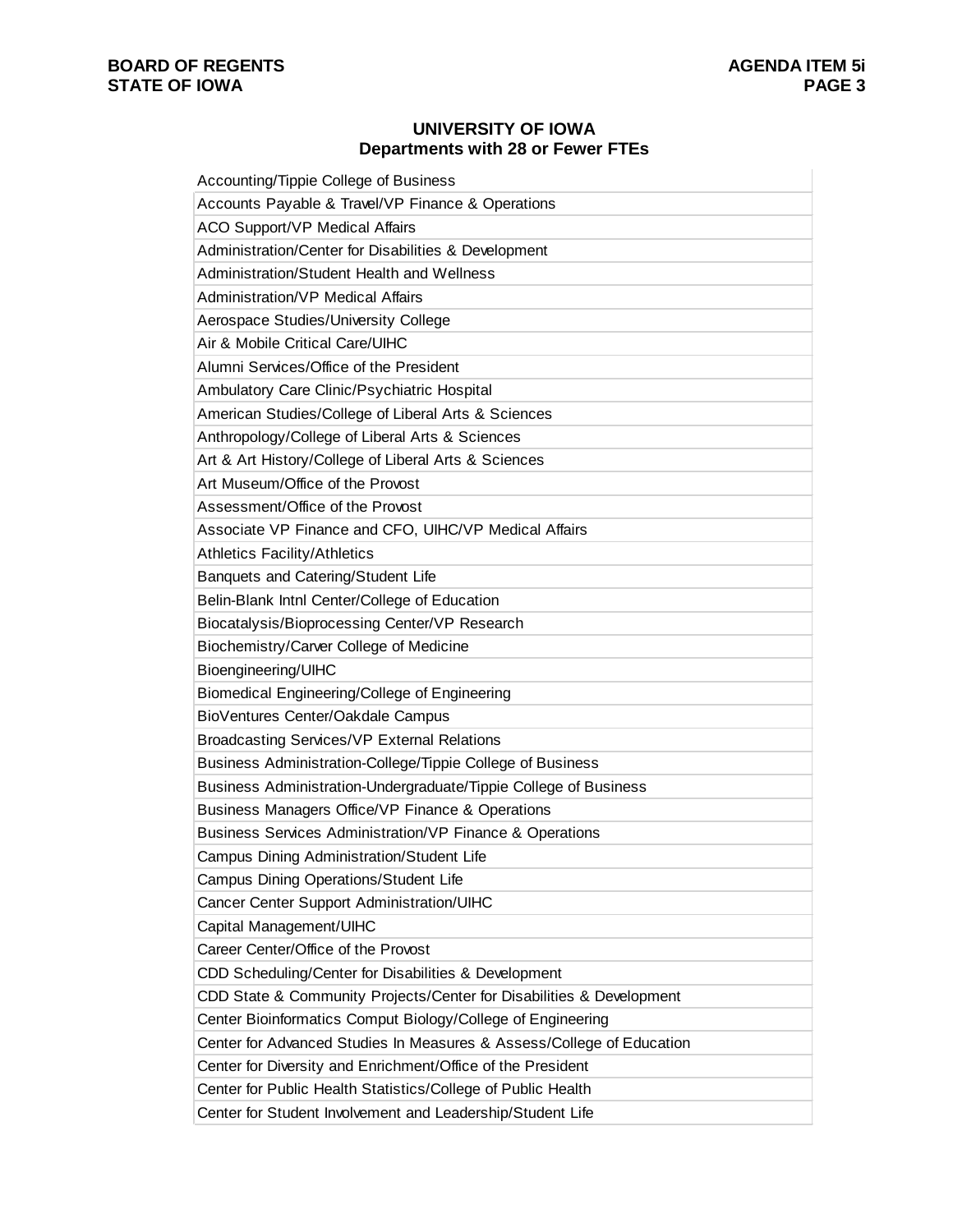| Central Control Hygienic Lab/University Hygienic Lab                     |
|--------------------------------------------------------------------------|
| Central Control/Center for Disabilities & Development                    |
| Central Mail System/VP Finance & Operations                              |
| Centralized Transcription Services/UIHC                                  |
| Chemical & Biochemical Engineering/College of Engineering                |
| Chemistry/College of Liberal Arts & Sciences                             |
| Chief Diversity Office/Office of the President                           |
| <b>Chief Medical Officer/UIHC</b>                                        |
| Chief of Staff/UIHC                                                      |
| CHSC Per Patient per month/Spec Child Health Services-M&R                |
| Civil-Environmental Engineering/College of Engineering                   |
| Classics/College of Liberal Arts & Sciences                              |
| <b>Clinical Staff Office/UIHC</b>                                        |
| <b>Clinics/Student Health and Wellness</b>                               |
| Communication Sciences and Disorders/College of Liberal Arts & Sciences  |
| Communication Studies/College of Liberal Arts & Sciences                 |
| Community & Behavioral Health/College of Public Health                   |
| Computer Science/College of Liberal Arts & Sciences                      |
| Consultation & Res Med Educ/Carver College of Medicine                   |
| Continuing Education/Carver College of Medicine                          |
| Contracts & Assignments/Student Life                                     |
| Core Research Faciliites/VP Research                                     |
| Creative Writing/College of Liberal Arts & Sciences                      |
| C-Stores/Student Life                                                    |
| Ctr for Child Hith Impr Innov/Spec Child Health Services-M&R             |
| CTR Health Effect of Environment/VP Research                             |
| Dance/College of Liberal Arts & Sciences                                 |
| Dean of Students/Student Life                                            |
| Dentistry Administration/College of Dentistry                            |
| Dentistry/UIHC                                                           |
| Dermatology/Carver College of Medicine                                   |
| Dermatology/UIHC                                                         |
| Des Moines John and Mary Pappajohn Education Center/Continuing Education |
| Diabetes Research Center/Carver College of Medicine                      |
| Division of Continuing Education/Continuing Education                    |
| Division of Performing Arts/College of Liberal Arts & Sciences           |
| Division of Sponsored Programs/VP Research                               |
| Documentation & Coding/UIHC                                              |
| Earth and Environmental Sciences/College of Liberal Arts & Sciences      |
| Educ Policy & Leadership Studies/College of Education                    |
| <b>Education Administration/College of Education</b>                     |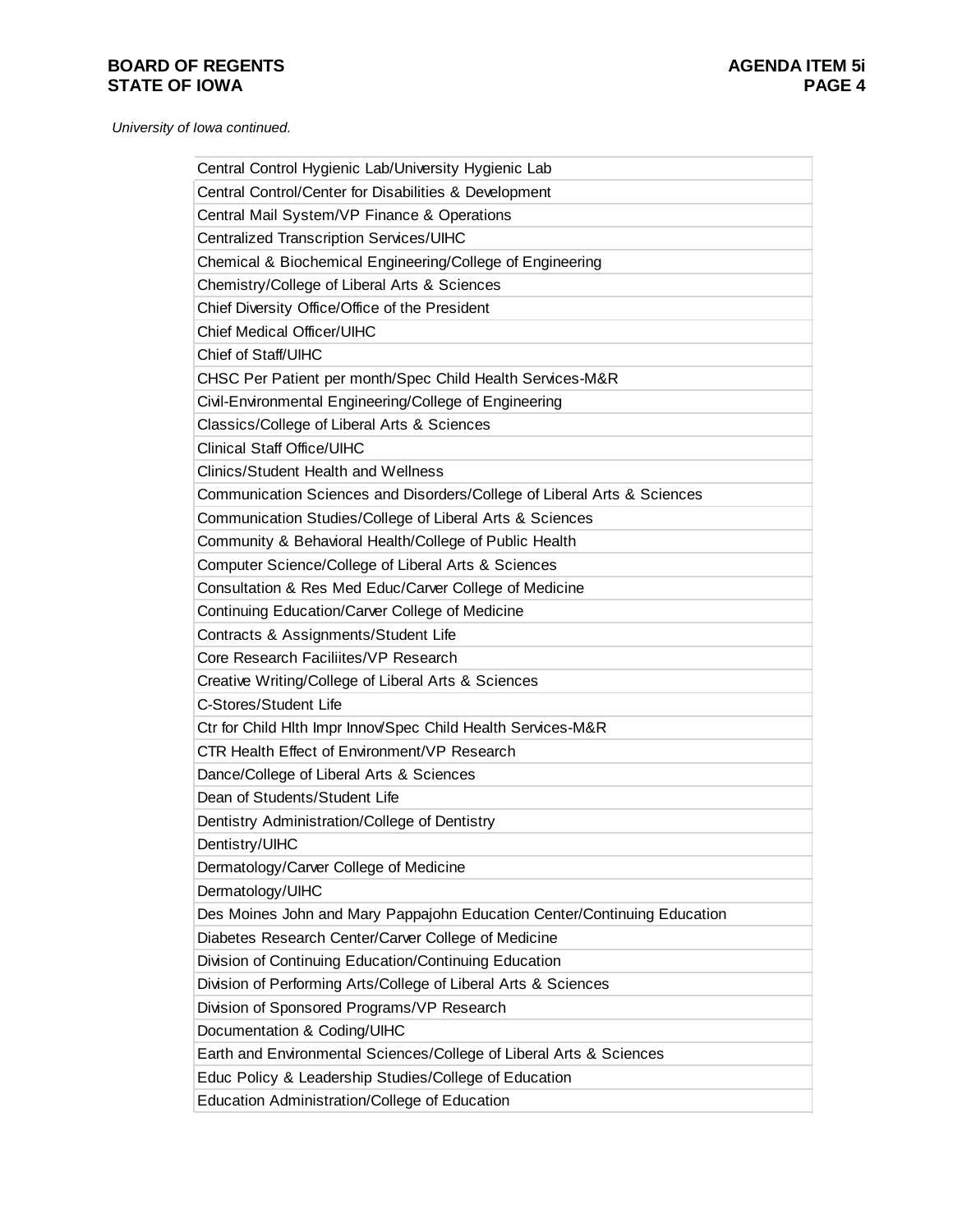| e-Health Center/UIHC Affiliates                                             |
|-----------------------------------------------------------------------------|
| Electrical-Computer Engineering/College of Engineering                      |
| Emerg Med/UIHC                                                              |
| Emergency Medicine/Carver College of Medicine                               |
| <b>EMSLRC/UIHC</b>                                                          |
| <b>Endodontics/College of Dentistry</b>                                     |
| Engineering Administration/College of Engineering                           |
| Engineering Computer Network/College of Engineering                         |
| Engineering Electronics Shop/College of Engineering                         |
| Engineering Mechanical Shop/College of Engineering                          |
| English as Second Language/College of Liberal Arts & Sciences               |
| English/College of Liberal Arts & Sciences                                  |
| Equal Opportunity and Diversity/Office of the President                     |
| Evaluation & Assessment Center/College of Education                         |
| <b>Facilities Administration/Student Life</b>                               |
| Facilities Management-GEF/VP Finance & Operations                           |
| Facilities Management-Inventory/VP Finance & Operations                     |
| Facilities Management-Surplus/VP Finance & Operations                       |
| Facility Services Admin/UIHC                                                |
| Faculty Practice Administration/College of Nursing                          |
| Family Dentistry/College of Dentistry                                       |
| Family Medicine/Carver College of Medicine                                  |
| Finance & University Services/VP Finance & Operations                       |
| Finance/Tippie College of Business                                          |
| Food & Nutrition Services/Psychiatric Hospital                              |
| General Counsel/Office of the General Counsel                               |
| Geographical and Sustainability Sciences/College of Liberal Arts & Sciences |
| Global Region Environmental Research Center/VP Research                     |
| Governmental Relations/VP External Relations                                |
| Graduate College Administration/Graduate College                            |
| <b>Graduate Medical Education/UIHC</b>                                      |
| Grants & Contracts/Spec Child Health Services-M&R                           |
| Grounds/UIHC                                                                |
| Guest Services, Helen Rossi Guest House/UIHC                                |
| <b>Guest Services/UIHC</b>                                                  |
| Guest Services-info desk/UIHC                                               |
| Hancher/VP External Relations                                               |
| Health and Disability Center/Center for Disabilities & Development          |
| Health and Human Physiology/College of Liberal Arts & Sciences              |
| Health Information Management/Psychiatric Hospital                          |
| Health Management & Policy/College of Public Health                         |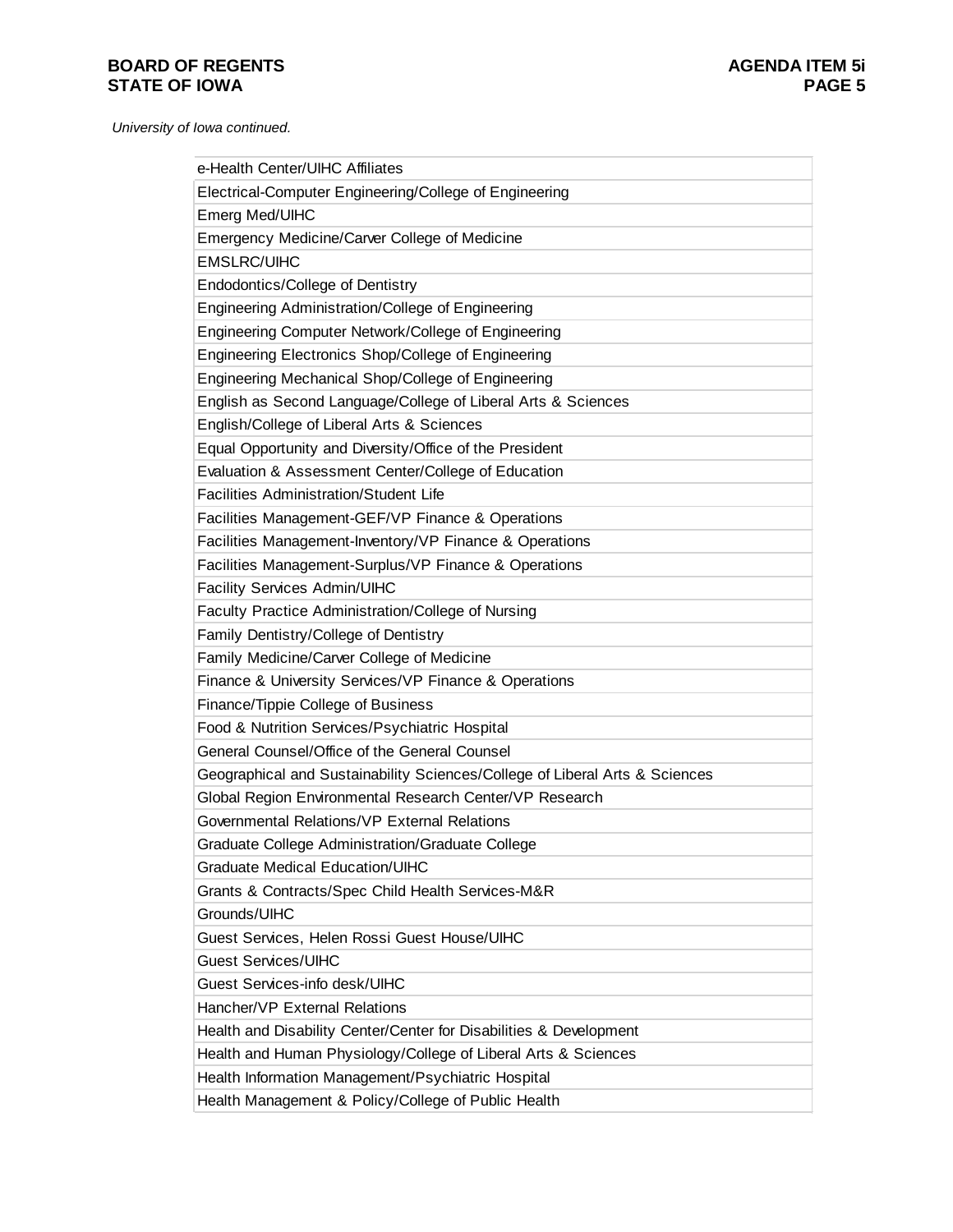| Heart and Vascular Center/Carver College of Medicine                                 |
|--------------------------------------------------------------------------------------|
| History/College of Liberal Arts & Sciences                                           |
| Holden Comprehensive Cancer Center/UIHC                                              |
| Honors Program/University College                                                    |
| Hospital Based Programs/Carver College of Medicine                                   |
| Hospital Dentistry/College of Dentistry                                              |
| Housekeeping & Grounds/Center for Disabilities & Development                         |
| Housekeeping & Grounds/Psychiatric Hospital                                          |
| Human Subjects/IRB Office/VP Research                                                |
| Hygienic Laboratory-Administration/University Hygienic Lab                           |
| Hygienic Laboratory-REC/Acctg/University Hygienic Lab                                |
| IA Consortium Substance Abuse/VP Research                                            |
| ICTS - Administration/Inst for Clinical and Translational Science                    |
| ICTS - Clinical Research Resources/Inst for Clinical and Translational Science       |
| ICTS - Design Biostat and Ethics/Inst for Clinical and Translational Science         |
| ICTS - Education/Inst for Clinical and Translational Science                         |
| ICTS - Informatics/Inst for Clinical and Translational Science                       |
| IH Waiver Services/Spec Child Health Services-M&R                                    |
| Informatics/Office of the Provost                                                    |
| Institute for Human Genetics/Carver College of Medicine                              |
| Institute for Public Health Practice/College of Public Health                        |
| Integrated Strategic Planning/VP Medical Affairs                                     |
| Interdepartmental Programs/Tippie College of Business                                |
| Interdisciplinary Programs/College of Liberal Arts & Sciences                        |
| Interdisciplinary Programs/Graduate College                                          |
| Internal Audit/Office of the President                                               |
| Internal Medicine/UIHC                                                               |
| International Writing/Graduate College                                               |
| Iowa Center for Higher Education / Continuing Education                              |
| lowa Institute for Public Health Research & Policy (IIPHRP)/College of Public Health |
| Iowa Lakeside Laboratory/Continuing Education                                        |
| Iowa Reading Research Center/College of Education                                    |
| Iowa Testing Programs/College of Education                                           |
| IRL-Dermatology/lowa River Landing                                                   |
| IRL-Diabetes Management/Iowa River Landing                                           |
| IRL-Engineering Services/lowa River Landing                                          |
| IRL-ESS & Guest Services/lowa River Landing                                          |
| IRL-Family Medicine/lowa River Landing                                               |
| IRL-Gastroenterology/lowa River Landing                                              |
| IRL-General Internal Medicine/Iowa River Landing                                     |
| IRL-General Pediatrics/lowa River Landing                                            |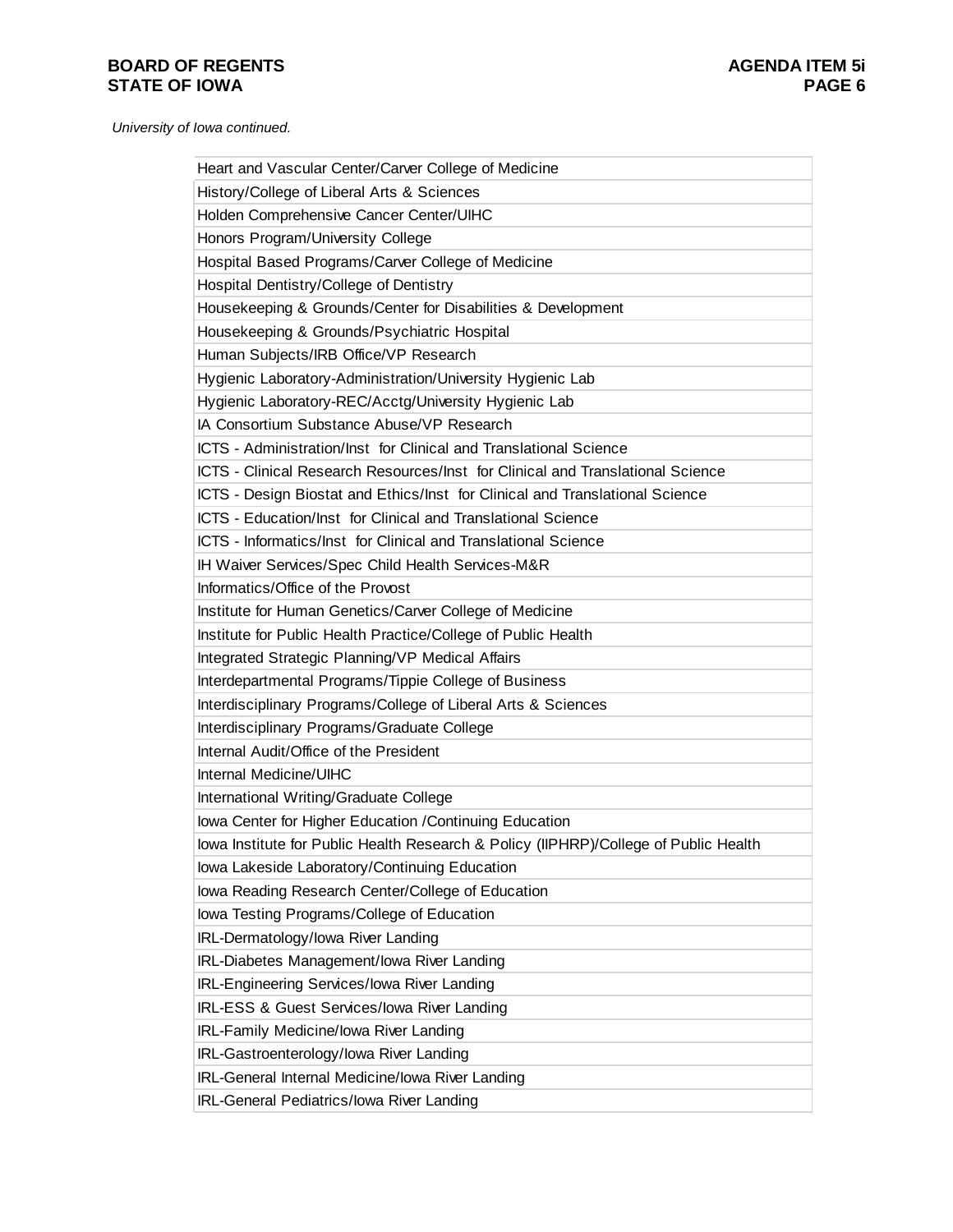| IRL-Materials Services/lowa River Landing                          |
|--------------------------------------------------------------------|
| IRL-Ophthalmology/lowa River Landing                               |
| IRL-Orthopaedic Clinic/Iowa River Landing                          |
| IRL-Otolaryngology/lowa River Landing                              |
| IRL-Pathology/lowa River Landing                                   |
| IRL-Pediatrics Speciality/lowa River Landing                       |
| IRL-Pharmacy/lowa River Landing                                    |
| IRL-Procedure Suite/Iowa River Landing                             |
| IRL-Radiology/lowa River Landing                                   |
| IRL-Urology/lowa River Landing                                     |
| IRL-Women's Wellness/lowa River Landing                            |
| ITS-CIO Office/Information Technology                              |
| ITS-Research Services/Information Technology                       |
| ITS-Security Office/Information Technology                         |
| Journalism & Mass Communication/College of Liberal Arts & Sciences |
| Laboratory/Student Health and Wellness                             |
| Laundry & Linen Services/UIHC                                      |
| Law Library/College of Law                                         |
| Law, Labor Center/College of Law                                   |
| Law, HP & Disability Center/College of Law                         |
| Law-Central Admin, Facilities/College of Law                       |
| Law-Faculty/College of Law                                         |
| Law-lowa Nonprofit Resource Center/College of Law                  |
| Law-Student Services Programs/College of Law                       |
| Learning Resource Center/College of Education                      |
| Level 1 Trauma Program/UIHC                                        |
| Library & Information Science/Graduate College                     |
| Management & Organizations/Tippie College of Business              |
| Marketing/Tippie College of Business                               |
| Material Management/VP Finance & Operations                        |
| Material Services, Central Steralizing/lowa River Landing          |
| Material Services/UIHC                                             |
| Mathematics/College of Liberal Arts & Sciences                     |
| Mechanical Engineering/College of Engineering                      |
| Medical Ethics/Carver College of Medicine                          |
| Medical Instruments/UIHC                                           |
| Medical Museum/UIHC                                                |
| Military Science/University College                                |
| Music/College of Liberal Arts & Sciences                           |
| Neurology/UIHC                                                     |
| Neurosurgery HR/UIHC                                               |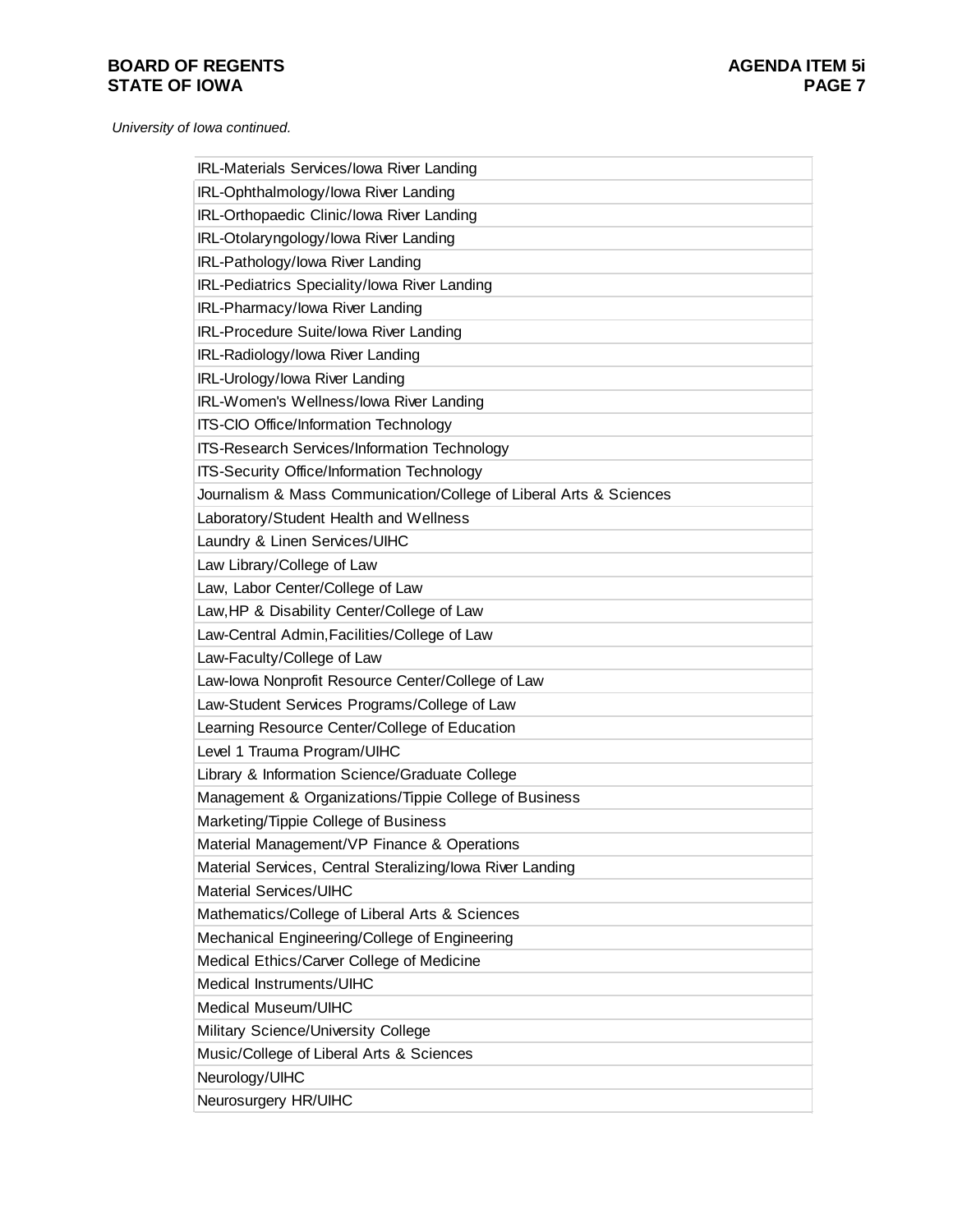| Neurosurgery/Carver College of Medicine                                   |
|---------------------------------------------------------------------------|
| Non-Hospital Units/UIHC                                                   |
| Nursing Administration & General/College of Nursing                       |
| Nursing/Student Health and Wellness                                       |
| Obermann Center For Advanced Studies/VP Research                          |
| Ob-Gyn/UIHC                                                               |
| Obstetrics & Gynecology/UIHC                                              |
| Ofc of Clinical Quality Safety and Performance Improvement/UIHC           |
| Ofc of Statewide Clinical Educ Prog/Carver College of Medicine            |
| Office of Management & Business Development/Tippie College of Business    |
| Office of Student Services/College of Education                           |
| Office of the IACUC/VP Research                                           |
| Office of Transparency/VP External Relations                              |
| Operations Excellence/UIHC                                                |
| Operative Dentistry/College of Dentistry                                  |
| Optical Science Tech Center OSTC/College of Liberal Arts & Sciences       |
| Oral & Maxillofacial Surgery/College of Dentistry                         |
| Oral Health-Research/College of Dentistry                                 |
| Oral Path, Radiology & Medicine/College of Dentistry                      |
| Organizational Development/Human Resources                                |
| Orthodontics/College of Dentistry                                         |
| Orthopaedic Surgery/UIHC                                                  |
| Outreach and Engagement/Office of the Provost                             |
| <b>Outreach Clinics/UIHC Affiliates</b>                                   |
| Outreach/Student Health and Wellness                                      |
| Parent, Child & Family/College of Nursing                                 |
| Pastoral Services/UIHC                                                    |
| Patient Financial Services/Psychiatric Hospital                           |
| Patient Library/UIHC                                                      |
| Patient Representatives/UIHC                                              |
| Payor relations/UIHC                                                      |
| Pediatric Dentistry/College of Dentistry                                  |
| Pediatrics/UIHC                                                           |
| Pentacrest Museums/VP Research                                            |
| Periodontics/College of Dentistry                                         |
| Pharmaceutical Sciences and Experimental Therapeutics/College of Pharmacy |
| Pharmaceutics/College of Pharmacy                                         |
| Pharmacology/Carver College of Medicine                                   |
| Pharmacy Practice and Science/College of Pharmacy                         |
| Pharmacy/College of Pharmacy                                              |
| Philosophy/College of Liberal Arts & Sciences                             |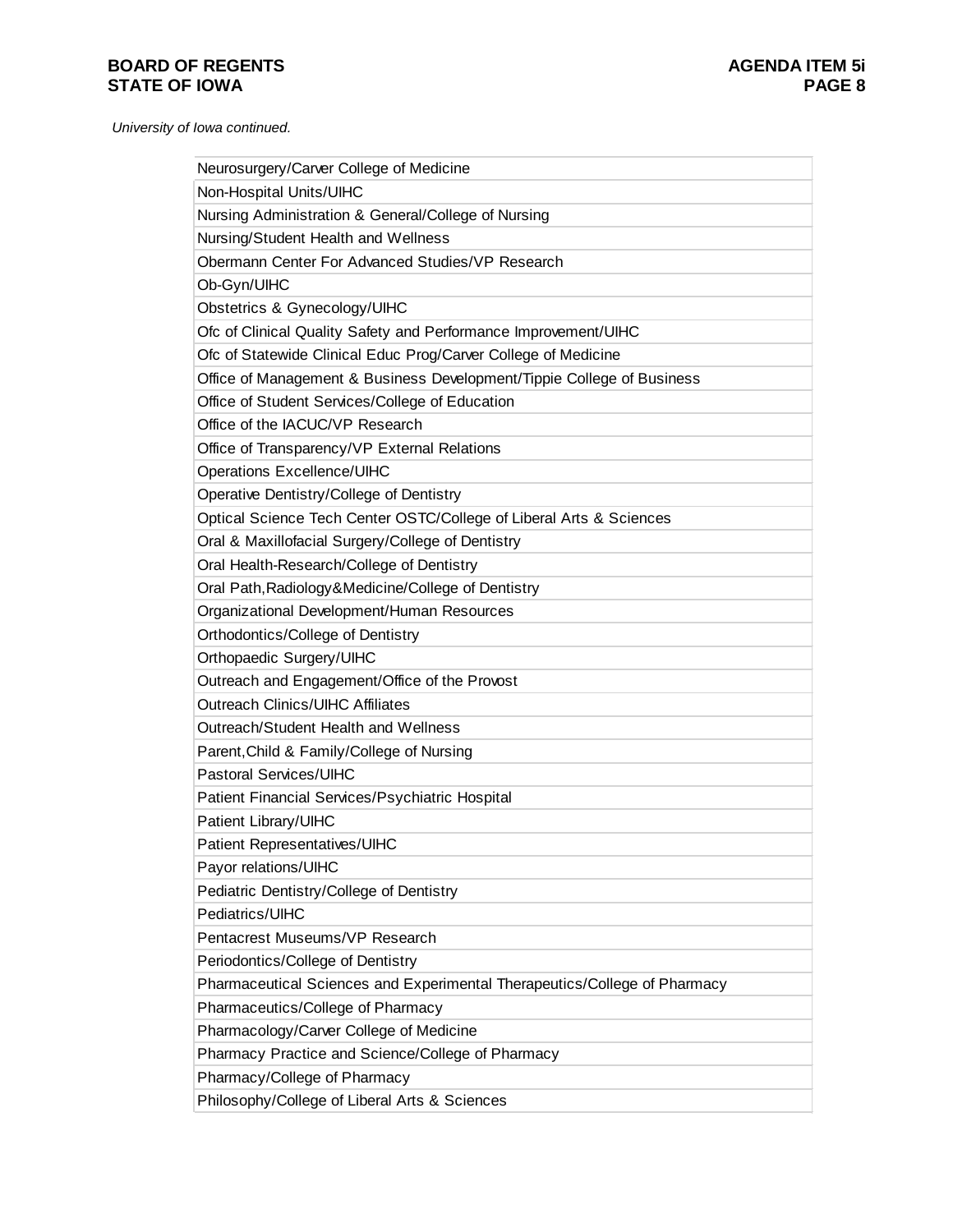| Physical Therapy/Carver College of Medicine                         |
|---------------------------------------------------------------------|
| Physical Therapy/Center for Disabilities & Development              |
| Physician Assistant/Carver College of Medicine                      |
| Physiology/Carver College of Medicine                               |
| Political Science/College of Liberal Arts & Sciences                |
| Ponseti International/Carver College of Medicine                    |
| President/Office of the President                                   |
| Preventive & Community Dentistry/College of Dentistry               |
| Printing Department Services/VP Finance & Operations                |
| Production Units/College of Liberal Arts & Sciences                 |
| Project Art/UIHC                                                    |
| Prosthodontics/College of Dentistry                                 |
| Provost Office Administration/Office of the Provost                 |
| Psych & Quant Foundations/College of Education                      |
| Psychiatry/Psychiatric Hospital                                     |
| Psychological and Brain Sciences/College of Liberal Arts & Sciences |
| Psychology/Center for Disabilities & Development                    |
| Public Policy Center/VP Research                                    |
| Purchasing/VP Finance & Operations                                  |
| Radiation Oncology/Carver College of Medicine                       |
| Radiation Oncology/UIHC                                             |
| Radiation Research Laboratory/Carver College of Medicine            |
| Rape Victim Advocacy Program/Student Life                           |
| Regents Innovation Fund/VP Research                                 |
| Rehab Therapy/UIHC                                                  |
| Rehabilitation and Counselor Education/College of Education         |
| Religion/College of Liberal Arts & Sciences                         |
| Report Processing/Center for Disabilities & Development             |
| <b>Research Administration/VP Research</b>                          |
| Research Department/College of Nursing                              |
| Residence Hall Maintenance/Student Life                             |
| Respiratory Care/UIHC                                               |
| Retail Operations/Student Life                                      |
| Rhetoric/College of Liberal Arts & Sciences                         |
| Risk Management Office/VP Finance & Operations                      |
| Safety & Security/Psychiatric Hospital                              |
| Shipping-Receiving/UIHC                                             |
| Social Services/Center for Disabilities & Development               |
| Social Services/UIHC                                                |
| Social Work/College of Liberal Arts & Sciences                      |
| Sociology/College of Liberal Arts & Sciences                        |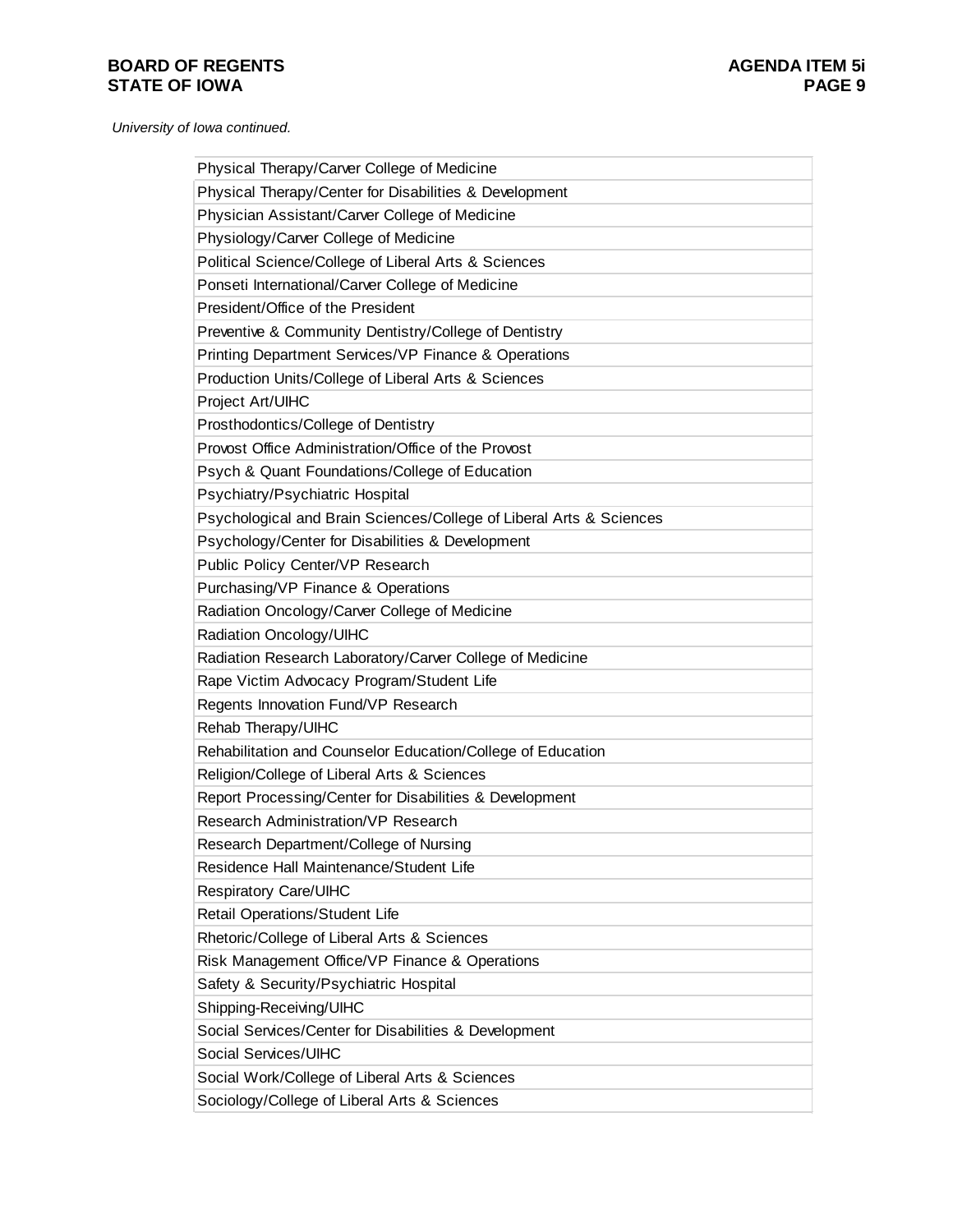| Spanish & Portuguese/College of Liberal Arts & Sciences                       |
|-------------------------------------------------------------------------------|
| State Archaeologist/VP Research                                               |
| Statistics & Actuarial Science/College of Liberal Arts & Sciences             |
| Stead Technology Services Group/Tippie College of Business                    |
| Student Disability Services/Student Life                                      |
| Student Life/Student Life                                                     |
| Student Organizations/Student Life                                            |
| Summer Sports Program/Athletics                                               |
| Surgery/UIHC                                                                  |
| <b>Talent/Human Resources</b>                                                 |
| Teacher Leader Center/College of Education                                    |
| Teaching and Learning/College of Education                                    |
| Training & Project Services/Center for Disabilities & Development             |
| Treasury Operations/VP Finance & Operations                                   |
| UHC Clinics/Center for Disabilities & Development                             |
| UI Center for Conferences/Continuing Education                                |
| UI Health Plan/UIHC Affiliates                                                |
| Ul Press Office Operations/Graduate College                                   |
| UI REACH/College of Education                                                 |
| Ul Ventures Operations/VP External Relations                                  |
| <b>UIHC &amp; FPP Outreach-Administration/UIHC Affiliates</b>                 |
| UIHC Otolaryngology/UIHC                                                      |
| <b>UIHC Urology/UIHC</b>                                                      |
| UIHF - Revenue & Decision Supp/VP Medical Affairs                             |
| <b>UIRF Operations/VP Research</b>                                            |
| University College/University College                                         |
| University Communication and Marketing/VP External Relations                  |
| University Counseling/Student Life                                            |
| University Creative Services/VP External Relations                            |
| University Employee Health Clinic/UIHC                                        |
| University Housing Administration/Student Life                                |
| University Marketing and Media Production/VP External Relations               |
| University News Services/VP External Relations                                |
| University of Iowa Center for Human Rights/College of Law                     |
| Urban & Regional Planning/Graduate College                                    |
| Urology/Carver College of Medicine                                            |
| Volunteer Program/UIHC                                                        |
| Wellness/Student Health and Wellness                                          |
| Women in Science and Engineering/College of Engineering                       |
| Women's Resource & Action Center/Student Life                                 |
| World Languages, Literatures, and Cultures/College of Liberal Arts & Sciences |
| Writing Program/Continuing Education                                          |
| Wynn Inst Vision Rsch/Carver College of Medicine                              |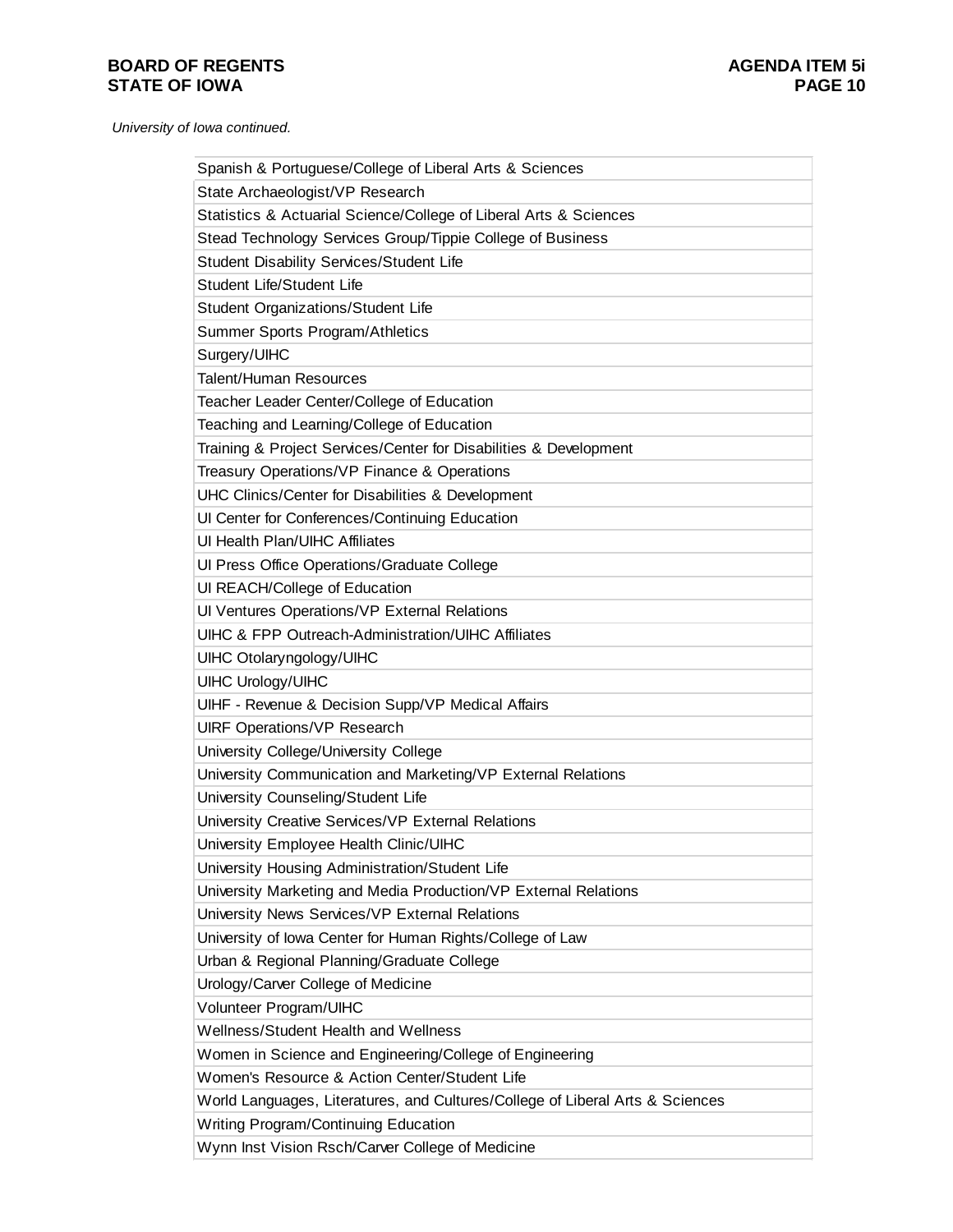### **IOWA STATE UNIVERSITY Departments with 28 or Fewer FTEs**

| AEROSPACE ENGINEERING                               |
|-----------------------------------------------------|
| AG & LIFE SCI ADMINISTRATION                        |
| AGRICULTURAL & BIOSYSTEMS ENGR - ENGR               |
| <b>AGRICULTURAL EDUCATION &amp; STUDIES</b>         |
| AGRICULTURE COMMUNICATIONS                          |
| <b>AGRICULTURE EXPERIMENT STATION</b>               |
| AIR FORCE AEROSPACE STUDIES                         |
| APPAREL, EVENTS & HOSPITALITY MGMT                  |
| ARCHITECTURE                                        |
| ATTENDING VETERINARIAN                              |
| <b>BIOCHEMISTRY/BIOPHYSICS &amp; MOLC BIOL-AGLS</b> |
| <b>BIOCHEMISTRY/BIOPHYSICS &amp; MOLC BIOL-LAS</b>  |
| <b>BIOECONOMY INSTITUTE</b>                         |
| <b>BIOMEDICAL SCIENCES</b>                          |
| BIOSAFETY INST GENETICALLY MODFD AT PROD            |
| <b>BOOKSTORE</b>                                    |
| BRENTON CENTER FOR AG INSTR TECH TRANSF             |
| <b>BUSINESS</b>                                     |
| <b>BUSINESS CAREER SERVICES</b>                     |
| <b>BUSINESS GRADUATE PROGRAM</b>                    |
| <b>BUSINESS SERVICES</b>                            |
| <b>BUSINESS UNDERGRADUATE PROGRAM</b>               |
| <b>CAMPUS ORGANIZATIONS</b>                         |
| CARRIE CHAPMAN CATT CENTER                          |
| CENTER FOR AGRICULTURAL & RURAL DEVELOP             |
| <b>CENTER FOR AGRICULTURAL LAW &amp; TAXATION</b>   |
| <b>CENTER FOR BIORENEWABLE CHEMICALS</b>            |
| CENTER FOR CROPS UTILIZATION RESEARCH               |
| CENTER FOR EXCELLENCE IN LEARN & TEACH              |
| CENTER FOR FOOD SECURITY/PUBLIC HEALTH              |
| <b>CENTER FOR SUSTAINABLE RURAL LIVELIHOODS</b>     |
| CHEMICAL & BIOLOGICAL ENGINEERING                   |
| <b>CHEMISTRY STORES</b>                             |
| CIVIL, CONSTRUCTION & ENVIRONMENTAL ENG             |
| <b>COMMUNITIES - EXTENSION</b>                      |
| <b>COMPUTER SCIENCE</b>                             |
| CONFERENCE PLANNING & MANAGEMENT                    |
| COOPERATIVE EXTENSION FIELD PROGRAM                 |
| CTR FOR NONDESTRUCTIVE EVALUATION                   |
| CTR FOR SURVEY STAT/METHODOLOGY                     |
| CTR STAT & APPLCTN IN FORENSIC EVIDENCE             |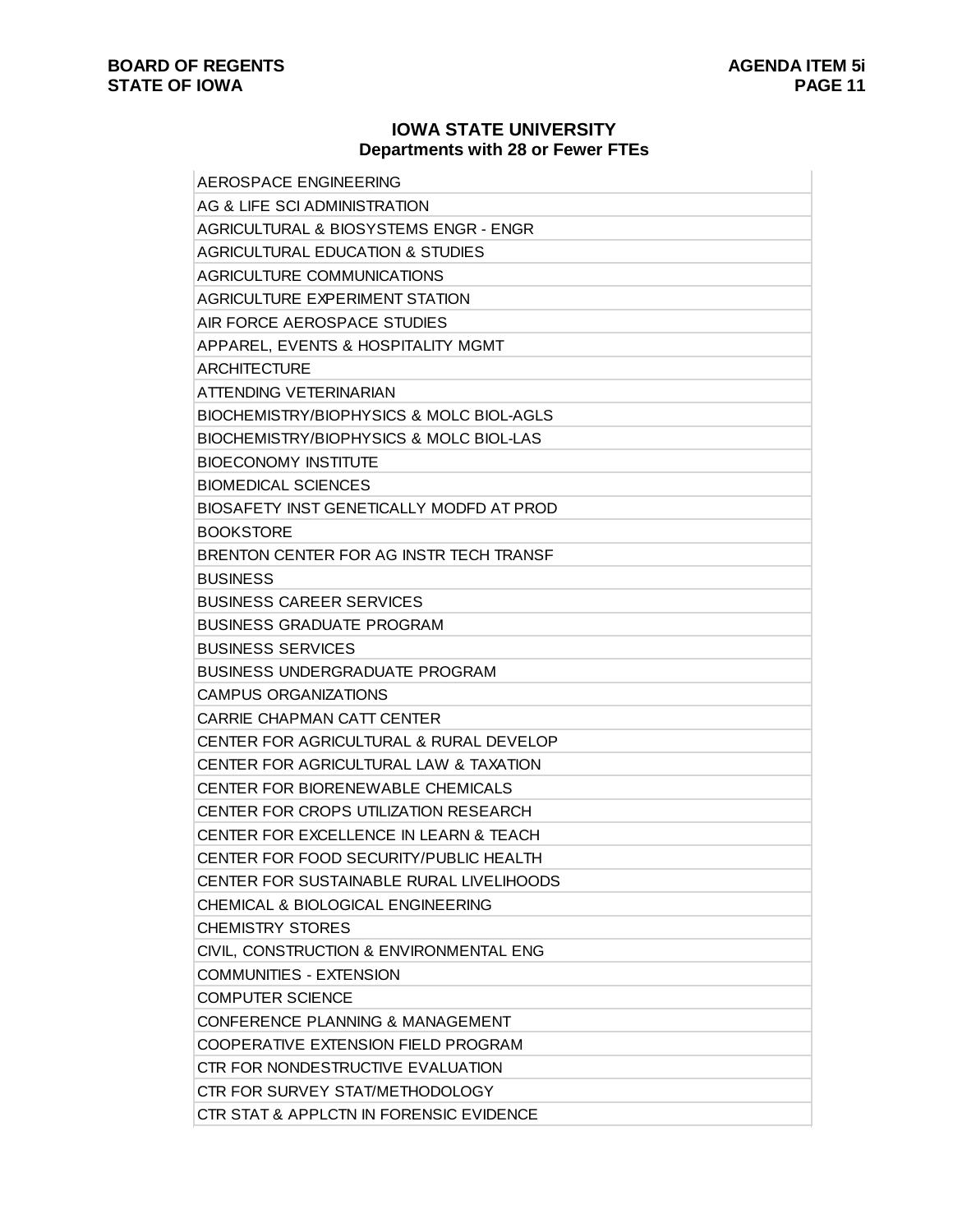| <b>DESTINATION IOWA STATE-NEW STUDENT PRGMS</b>  |
|--------------------------------------------------|
| <b>DIVISION OF FINANCE</b>                       |
| ECOLOGY, EVOLUTION & ORGANISMAL BIOL-LAS         |
| ECOLOGY/EVOLUTION & ORGANISMAL BIOL-AGLS         |
| ECONOMIC DVLPMNT & INDUSTRY RELATIONS            |
| <b>ECONOMICS - LAS</b>                           |
| <b>ECONOMICS-AGLS</b>                            |
| <b>EDUCATIONAL TALENT SEARCH</b>                 |
| ELECTRICAL AND COMPUTER ENGINEERING              |
| <b>ENGINEERING ADMINISTRATION</b>                |
| <b>ENGINEERING CAREER SERVICES</b>               |
| <b>ENGINEERING COLLEGE RELATIONS</b>             |
| ENGINEERING OUTREACH PROGRAMS                    |
| <b>ENGINEERING RESEARCH INSTITUTE</b>            |
| <b>ENGINEERING STUDENT SERVICES</b>              |
| <b>ENGINEERING TECHNOLOGY SUPPORT</b>            |
| ENGINEERING-LAS ONLINE LEARNING                  |
| <b>ENGLISH</b>                                   |
| <b>ENTOMOLOGY</b>                                |
| <b>EQUAL OPPORTUNITY OFFICE</b>                  |
| <b>EXTENSION DISTRIBUTION</b>                    |
| <b>EXTENSION IT</b>                              |
| EXTENSION ORGANIZATIONAL ADVANCEMENT             |
| EXTENSION ORGANIZATIONAL DEVELOPMENT             |
| EXTENSION PROFESSIONAL DEVELOPMENT               |
| <b>FACULTY SENATE</b>                            |
| <b>FINANCE</b>                                   |
| <b>FINANCE EXTENSION</b>                         |
| <b>FLIGHT SERVICES</b>                           |
| <b>FOOD SCIENCE &amp; HUMAN NUTRITION - AGLS</b> |
| <b>FOOD SCIENCE &amp; HUMAN NUTRITION-H SCI</b>  |
| GENETICS, DEVELOPMENT & CELL BIOLOGY-LAS         |
| GENETICS/DEVELOPMENT & CELL BIOLOGY-AGLS         |
| <b>GEOLOGICAL AND ATMOSPHERIC SCIENCES</b>       |
| <b>GLOBAL AGRICULTURE PROGRAMS</b>               |
| <b>GOVERNMENT RELATIONS</b>                      |
| <b>GRADUATE COLLEGE</b>                          |
| <b>GRANTS HUB</b>                                |
| GREENLEE SCHOOL JOURNALISM/COMMUNICATION         |
| <b>HISTORY</b>                                   |
| <b>HONORS PROGRAM-PRV</b>                        |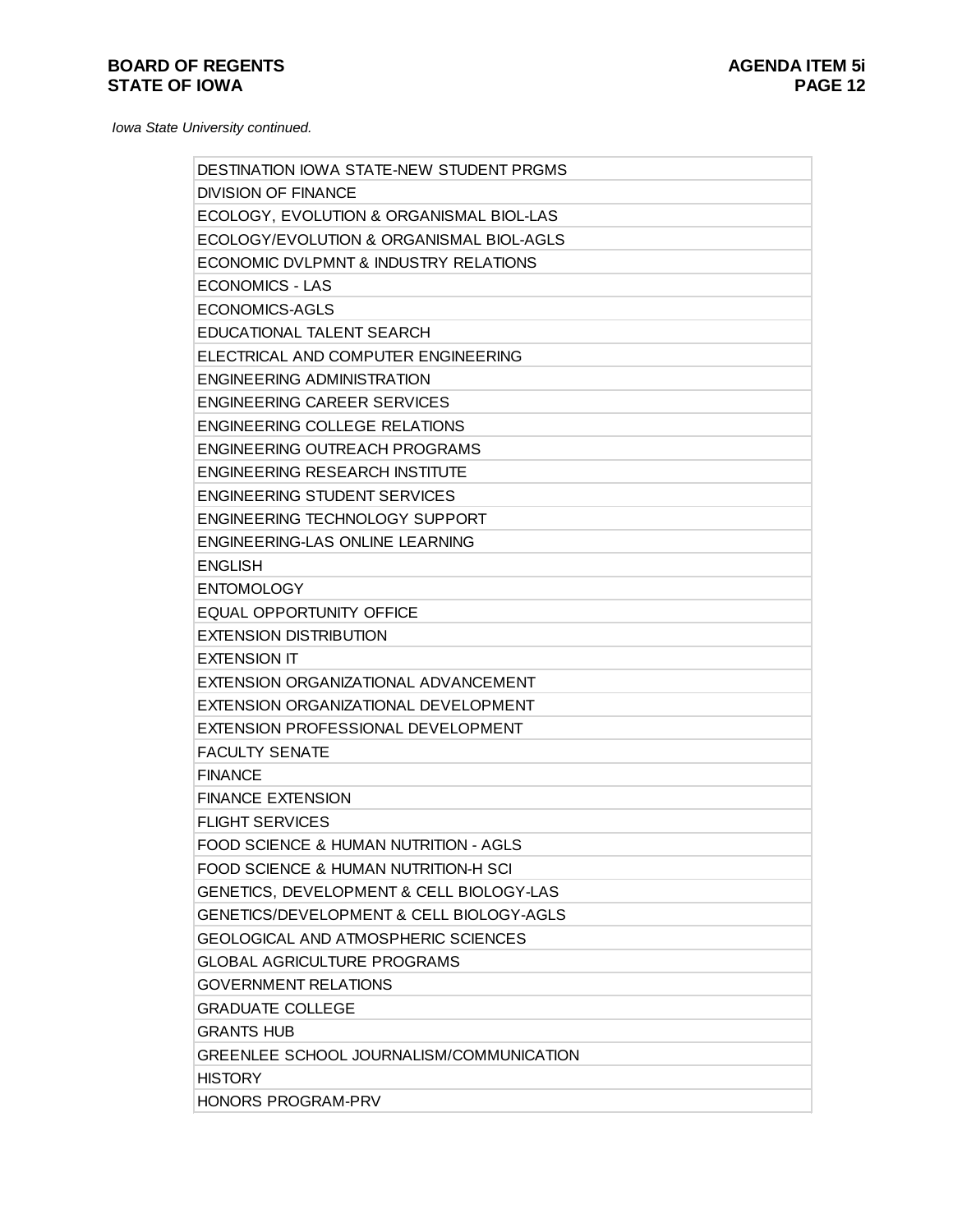| <b>HORTICULTURE</b>                                 |
|-----------------------------------------------------|
| <b>HUMAN RESOURCES EXTENSION</b>                    |
| HUMAN SCIENCES ADMINISTRATION                       |
| HUMAN SCIENCES INTERNATIONAL PROGRAMS               |
| HUMAN SCIENCES STUDENT SERVICES                     |
| INDUSTRIAL & MANUFACTURING SYSTEMS ENGR             |
| <b>INDUSTRIAL DESIGN</b>                            |
| <b>INSTITUTE FOR DESIGN RESEARCH &amp; OUTREACH</b> |
| <b>INSTITUTIONAL RESEARCH</b>                       |
| <b>INTENSIVE ENGLISH &amp; ORIENTATION PROGRAM</b>  |
| INTERDEPARTMENTAL GRADUATE PROGRAMS                 |
| <b>INTERNAL AUDIT</b>                               |
| <b>INTERNATIONAL STUDENTS &amp; SCHOLARS</b>        |
| <b>IOWA BEEF CENTER</b>                             |
| <b>IOWA SOYBEAN RESEARCH CENTER</b>                 |
| <b>IOWA STATE RESEARCH FOUNDATION</b>               |
| IOWA STATE UNIV RESEARCH PARK                       |
| <b>ISU PAPPAJOHN CTR FOR ENTREPRENEURSHIP</b>       |
| IT SERVICES ACADEMIC TECHNOLOGIES                   |
| IT SERVICES ADMINISTRATIVE SERVICES                 |
| <b>IT SERVICES CUSTOMER SERVICES</b>                |
| IT SERVICES NETWORKS & COMMUNICATIONS               |
| IT SERVICES OFFICE OF CIO                           |
| IT SERVICES SECURITY AND POLICIES                   |
| IT SERVICES SYSTEMS & OPERATIONS                    |
| <b>KINESIOLOGY</b>                                  |
| <b>LECTURES PROGRAM</b>                             |
| LEOPOLD CENTER                                      |
| LIBERAL ARTS & SCI STUDENT ACADEMIC SRV             |
| <b>LOGISTICS &amp; SUPPORT SERVICES</b>             |
| <b>MARKETING</b>                                    |
| <b>MATERIALS SCIENCE &amp; ENGINEERING</b>          |
| <b>MATHEMATICS</b>                                  |
| <b>MICROBIOLOGY</b>                                 |
| MICROELECTRONICS RESEARCH CTR                       |
| <b>MIDWEST PLAN SERVICE</b>                         |
| <b>MILITARY SCIENCE &amp; TACTICS</b>               |
| <b>MULTICULTURAL STUDENT AFFAIRS</b>                |
| <b>MUSIC AND THEATRE</b>                            |
| N/A                                                 |
| NANOVACCINE INSTITUTE                               |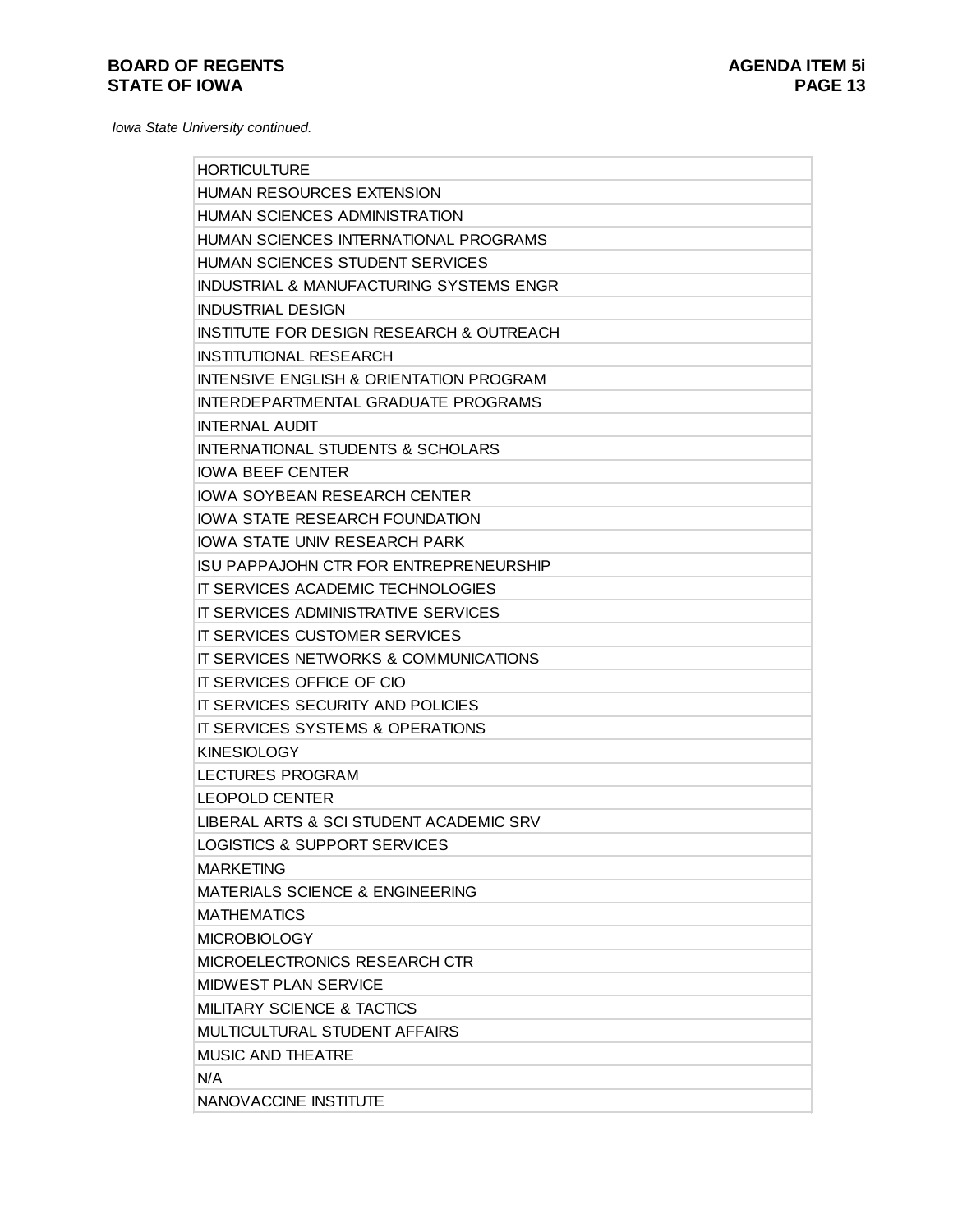| NATURAL RESOURCE ECOLOGY AND MANAGEMENT   |
|-------------------------------------------|
| <b>NAVAL SCIENCE</b>                      |
| NUTRITION & WELLNESS RESEARCH CENTER      |
| OFC INTELLECTUAL PROPERTY & TECH TRANSFR  |
| OFFICE FOR RESPONSIBLE RESEARCH           |
| OFFICE OF RESEARCH INTEGRITY              |
| <b>OMBUDS OFFICE</b>                      |
| <b>ORIENTATION - NEW STUDENT PROGRAMS</b> |
| <b>PARKING</b>                            |
| PHILOSOPHY & RELIGIOUS STUDIES            |
| PHYSICS & ASTRONOMY                       |
| PLANT SCIENCES INSTITUTE                  |
| POLITICAL SCIENCE                         |
| <b>PRESIDENT</b>                          |
| <b>PROCUREMENT SERVICES</b>               |
| PROG FOR WOMEN IN SCIENCE & ENGR          |
| <b>PSYCHOLOGY</b>                         |
| <b>RECEIVABLES OFFICE</b>                 |
| <b>REIMAN GARDENS</b>                     |
| <b>RISK MANAGEMENT</b>                    |
| SEED SCIENCE CENTER - EXPERIMENT STATION  |
| SENIOR VICE PRESIDENT & PROVOST           |
| SMALL BUSINESS DEVELOPMENT CENTER         |
| SOCIOLOGY - AGLS                          |
| SOCIOLOGY - LAS                           |
| SPONSORED PROGRAMS ADMINISTRATION         |
| SR VICE PRES FOR UNIVERSITY SERVICES      |
| <b>STATISTICS</b>                         |
| STUDENT COUNSELING SERVICE                |
| <b>STUDENT FINANCIAL AID</b>              |
| STUDENT SUPPORT SERVICES PROGRAM          |
| <b>STUDENT WELLNESS</b>                   |
| <b>STUDY ABROAD CENTER</b>                |
| SUPPLY CHAIN & INFORMATION SYSTEMS        |
| <b>TRADEMARK OFFICE</b>                   |
| <b>TRANSPORTATION SERVICES</b>            |
| <b>TREASURER</b>                          |
| UNIVERSITY COUNSEL                        |
| UNIVERSITY MARKETING & PROMOTIONS         |
| UNIVERSITY MUSEUMS                        |
| UNIVERSITY RELATIONS                      |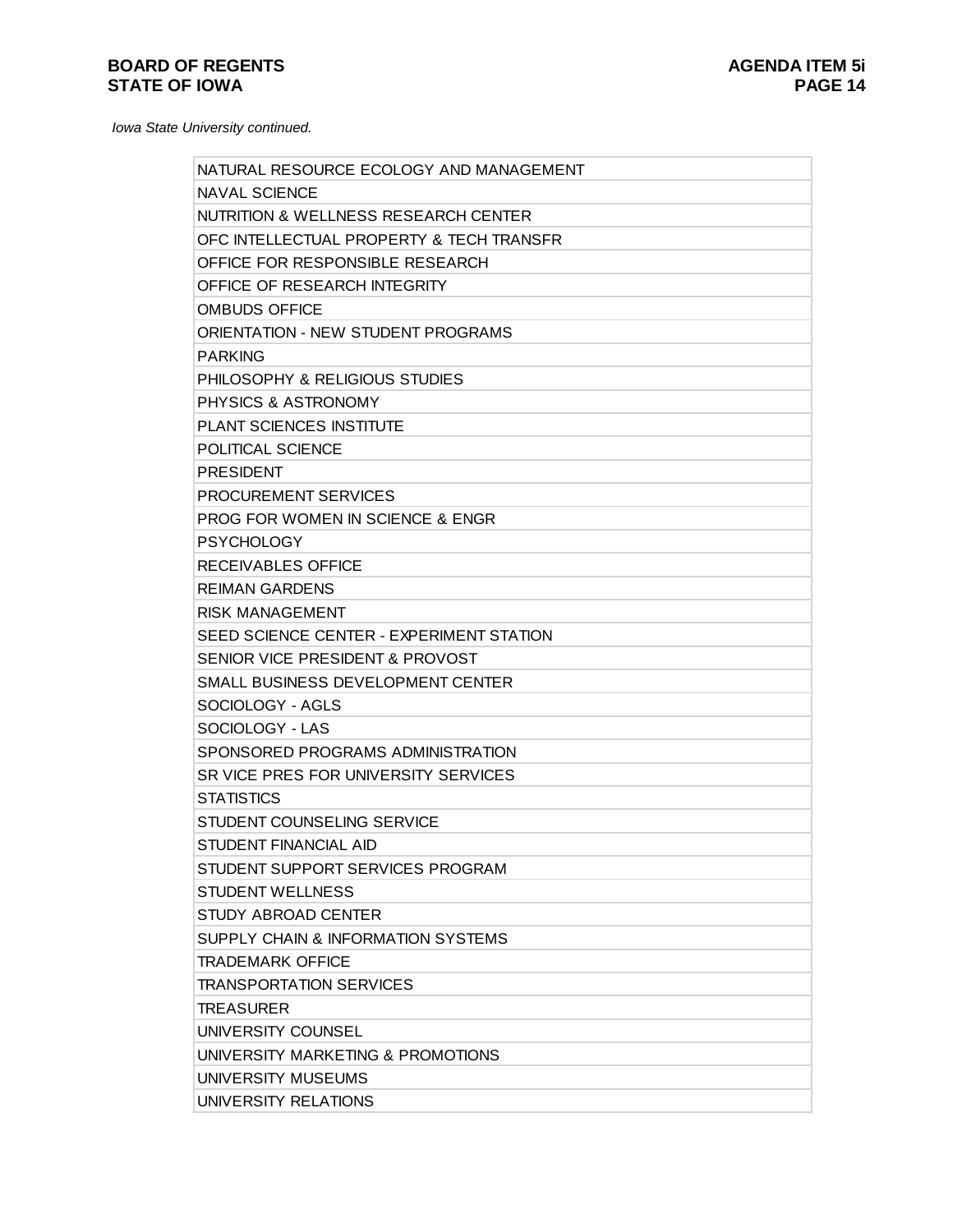| UPWARD BOUND                              |
|-------------------------------------------|
| VALUE ADDED AGRICULTURE-EXTENSION         |
| <b>VEENKER MEMORIAL GOLF COURSE</b>       |
| VET DIAGNOSTIC & PRODUCTION ANIMAL MED    |
| VET MICROBIOLOGY & PREVENTIVE MEDICINE    |
| <b>VETERINARY CLINICAL SCIENCES</b>       |
| <b>VETERINARY PATHOLOGY</b>               |
| VICE PRESIDENT EXTENSION AND OUTREACH     |
| VICE PRESIDENT FOR DIVERSITY & INCLUSION  |
| VICE PRESIDENT FOR RESEARCH               |
| VICE PRESIDENT STUDENT AFFAIRS            |
| <b>VIRTUAL REALITY APPLICATIONS CTR</b>   |
| VP STUDENT AFFAIRS ASSESSMENT & RESEARCH  |
| <b>WATER RESOURCES RESEARCH INSTITUTE</b> |
| <b>WOI RADIO</b>                          |
| WOMEN'S CENTER - STUDENT AFFAIRS          |
| WORLD LANGUAGES AND CULTURES              |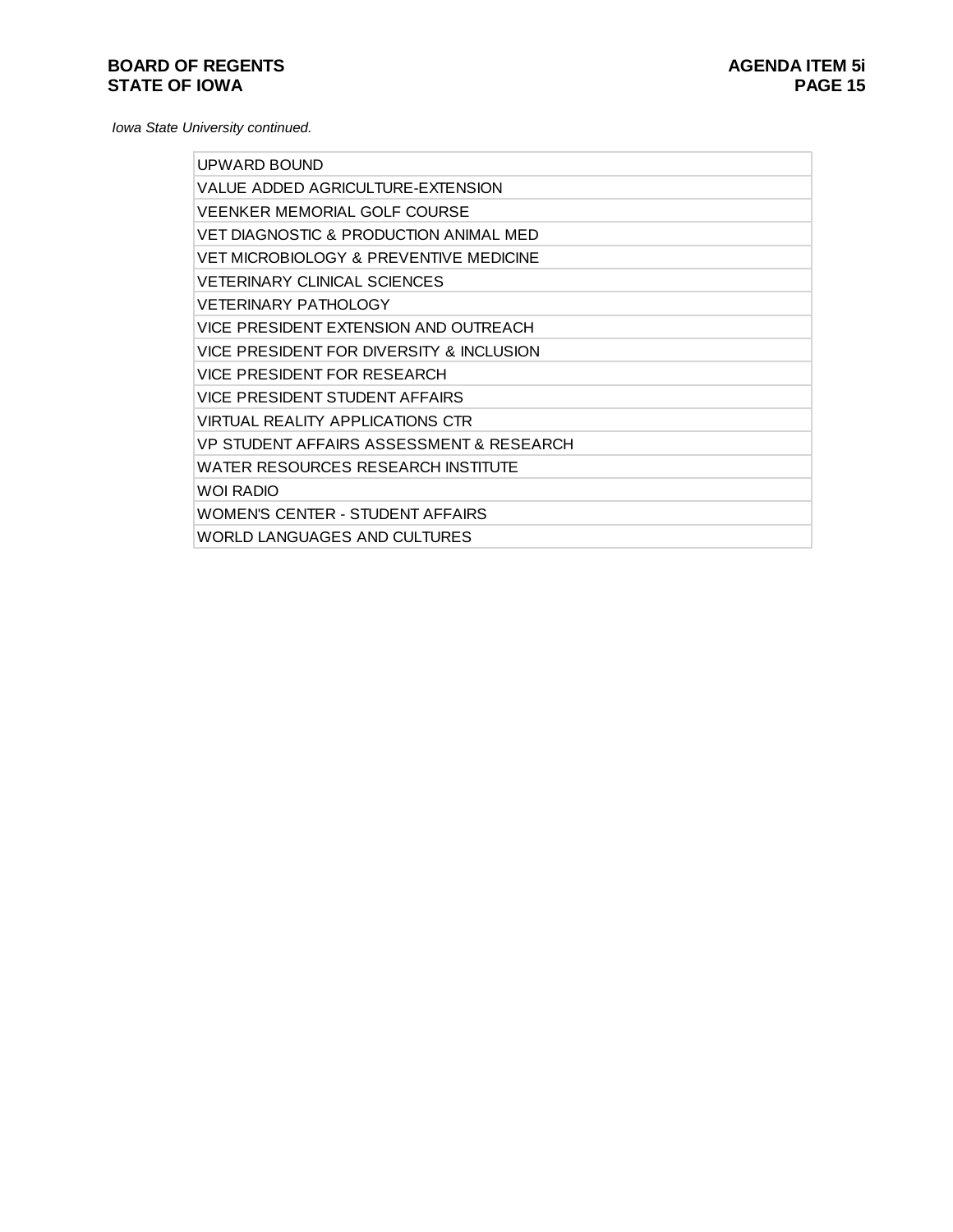#### **UNIVERSITY OF NORTHERN IOWA Departments with 28 or Fewer FTEs**

| <b>Academic Affairs</b>         |                                                    |  |
|---------------------------------|----------------------------------------------------|--|
| Academic Learning Center        |                                                    |  |
| Accounting                      |                                                    |  |
| Admissions                      |                                                    |  |
|                                 | Applied Human Sciences, School of                  |  |
| Art                             |                                                    |  |
| <b>Biology</b>                  |                                                    |  |
|                                 | Board & Governmental Relations                     |  |
| <b>Broadcasting Services</b>    |                                                    |  |
| <b>Budget Office</b>            |                                                    |  |
| <b>Business Operations</b>      |                                                    |  |
| Camp Adventure                  |                                                    |  |
| <b>Career Services</b>          |                                                    |  |
|                                 | Center for Early Developmental Education           |  |
|                                 | Center for Educational Transformation              |  |
|                                 | Center for Energy & Environmental Education        |  |
|                                 | Center for Excellence in Teaching & Learning       |  |
|                                 | <b>Center for Multicultural Education</b>          |  |
|                                 | Center for Social & Behavioral Research            |  |
|                                 | Center for Teaching & Learning Mathematics         |  |
|                                 | Center for Violence Prevention                     |  |
| Chemistry & Biochemistry        |                                                    |  |
| <b>Child Development Center</b> |                                                    |  |
| <b>Classic Upward Bound</b>     |                                                    |  |
|                                 | College of Business Admin Support Services         |  |
|                                 | College of Business Administration                 |  |
| College of Education            |                                                    |  |
|                                 | <b>College of Education Student Advising</b>       |  |
|                                 | College of Humanities, Arts & Sciences             |  |
|                                 | College for Social & Behavioral Sciences           |  |
|                                 | <b>Communication Sciences &amp; Disorders</b>      |  |
| <b>Communication Studies</b>    |                                                    |  |
|                                 | Compliance & Equity Management                     |  |
| <b>Computer Science</b>         |                                                    |  |
|                                 | <b>Continuing Education &amp; Special Programs</b> |  |
|                                 | Culture & Intensive English Program                |  |
| Curriculum & Instruction        |                                                    |  |
| Dean of Students                |                                                    |  |
| <b>Disability Services</b>      |                                                    |  |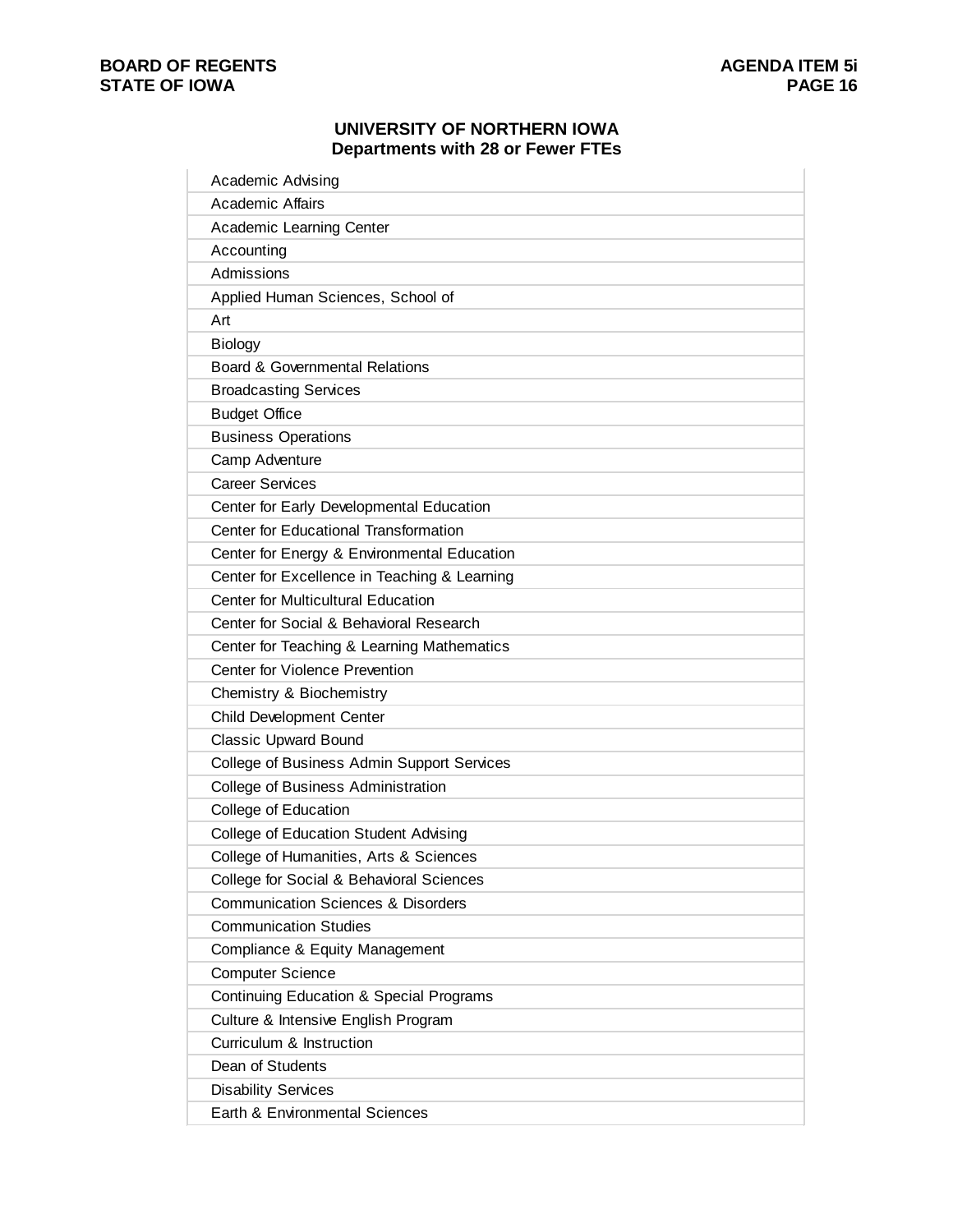*University of Northern Iowa continued.*

| Economics                                              |
|--------------------------------------------------------|
| Educational Leadership & Postsecondary Education       |
| <b>Educational Opportunity Center</b>                  |
| Educational Psychology & Foundations                   |
| <b>Educational Talent Search</b>                       |
| <b>Educator Preparation</b>                            |
| <b>Enrollment Management</b>                           |
| Environmental Health & Safety                          |
| EOP/SCS                                                |
| Finance                                                |
| Finance & Operations                                   |
| <b>Financial Aid</b>                                   |
| Gallagher-Bluedorn Performing Arts Center              |
| Geography                                              |
| Graduate College                                       |
| History                                                |
| <b>Human Resource Services</b>                         |
| IA Math Science Educational Partnership                |
| <b>Individual Studies</b>                              |
| Institutional Research & Effectiveness                 |
| <b>Internal Audit</b>                                  |
| <b>International Programs</b>                          |
| <b>International Services</b>                          |
| Instructional Resources & Technology Services          |
| Jacobson Center for Comprehensive Literacy             |
| Kinesiology, Allied Health & Human Services, School of |
| Languages & Literature                                 |
| Management                                             |
| Marketing                                              |
| <b>Mathematics</b>                                     |
| <b>Metal Casting Center</b>                            |
| Military Science-ROTC                                  |
| <b>McNair Scholars</b>                                 |
| Music, School of                                       |
| North American Review                                  |
| Northern Iowan                                         |
| Philosophy & World Religions                           |
| Physics                                                |
| <b>Political Science</b>                               |
| President's Office                                     |
| <b>Procurement Services</b>                            |